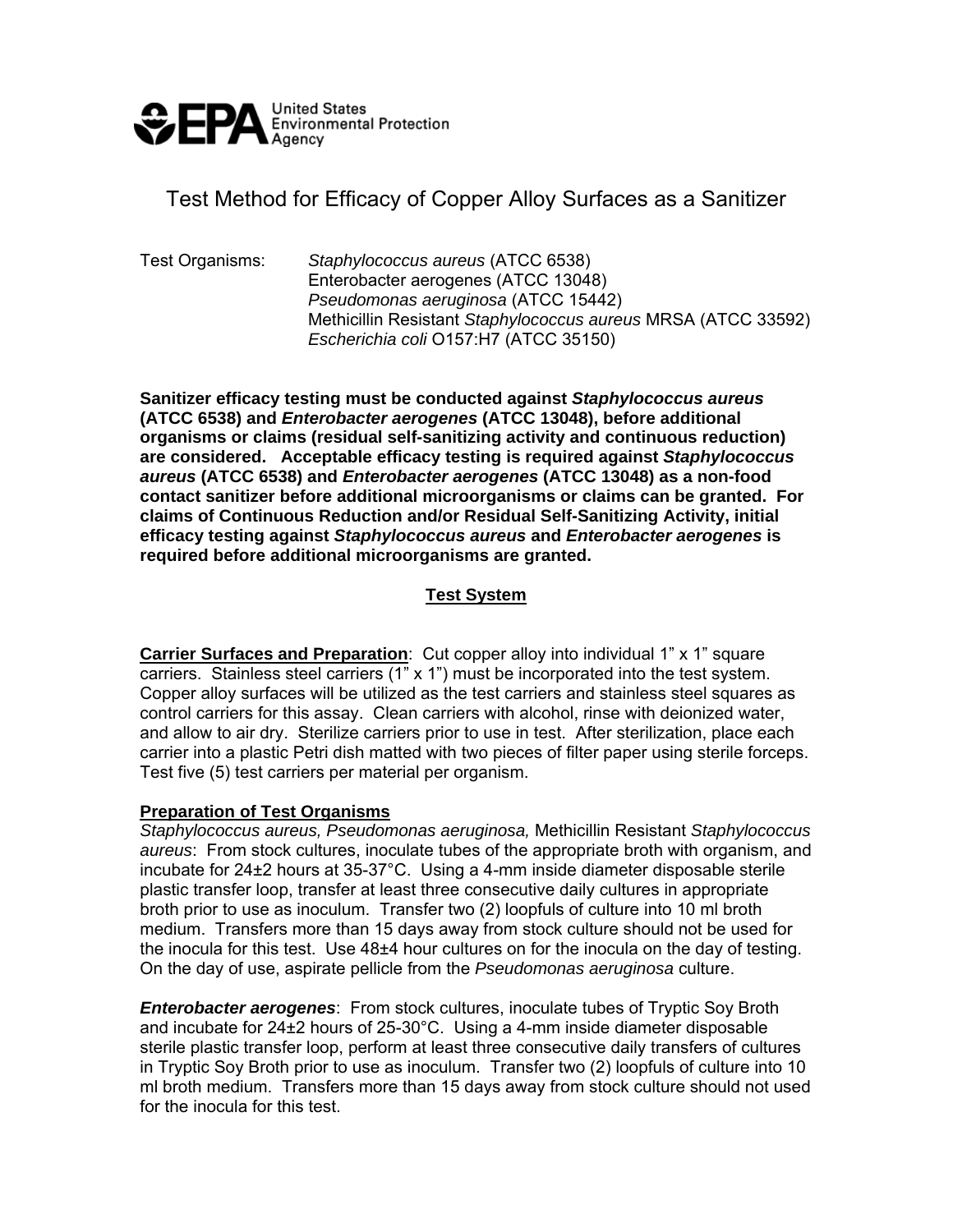For each test organism, thoroughly mix the culture on a "vortex" mixer and allow to settle. Aspirate the upper two thirds of this suspension and use as the inoculum for testing. Add an organic soil load containing Triton X-100 (to aid in spreading the inoculum) to the test culture.

**Addition of Organic Soil Load**: Add 0.25 ml aliquot of serum + 0.05 ml Triton X-100 to 4.70 ml bacteria suspension to yield a 5% fetal bovine serum and 0.01% Triton X-100 soil load.

**Antimicrobial Susceptibility Testing (if applicable)**: Antimicrobial susceptibility testing is required when utilizing a resistant organism. On the day of testing, verify the antimicrobial resistance pattern of Methicillin Resistant *Staphylococcus aureus* (MRSA). Subculture the organism onto a Tryptic Soy agar (TSA) plates (or 5% sheep blood agar plate (BAP)), and incubate for approximately 24 hours at 35-37°C. Following incubation, make a suspension of the test organism equal to 0.5 McFarland Standard in 0.85% sterile saline. Streak the suspension onto Mueller Hinton agar. Place an oxacillin disc in the center of the inoculated Mueller Hinton plate. Invert and incubate for ≥ 24 hours at 35-37°C. Following incubation, measure the zone of inhibition using a calibrated caliper. Concurrently run *Staphylococcus aureus* (ATCC 25923), a control organism, with the test organism to confirm the validity of the assay. The interpretation of the zone of inhibition is based on established National Committee for Clinical Laboratory Standards (NCCLS) performance standards.

**Inoculation of Carriers**: Inoculate each sterile carrier at staggered intervals with 0.02 ml of 48±4 hour culture using a calibrated pipettor. Spread the inoculum to within 1/8 inch of the edges of the carrier. Dry carriers at ambient conditions for 20-40 minutes with lids ajar. The exposure period begins immediately after drying.

**Neutralization and Subculture:** Following the 120 minute exposure period, transfer carriers to 20 ml of the appropriate neutralizer solution at staggered intervals. Sonicate each neutralizer jar after five minutes to suspend any survivors from the carriers, and rotate to mix. Within one hour after sonicating the carriers, prepare serial dilutions  $(10^{-1}$  - 10<sup>-4</sup>) of the neutralized solution from each of the jars and plate in duplicate for survivors using standard spread plate technique and Tryptic Soy agar (TSA) plates (or 5% sheep blood agar plates (BAP)).

**Incubation and Observation**: Incubate the plates at 35-37°C for 48±4 hours prior to observation for number of colonies. Incubate *E. aerogenes* plates at 25-30°C for 48±4 hours prior to observation for number of colonies. Following incubation, visually enumerate the plates.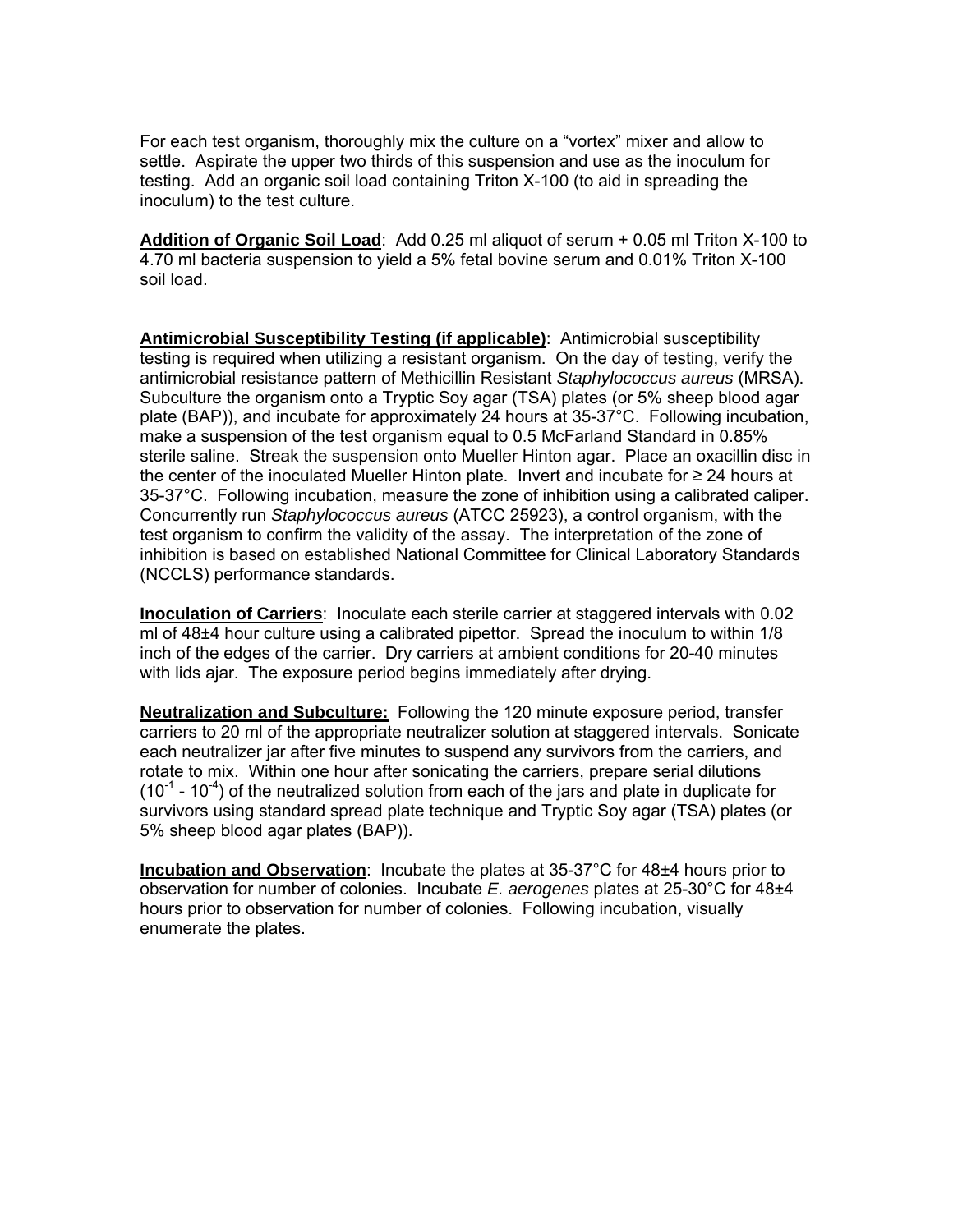## **Study Controls**

**Purity Controls**: Perform a "streak plate for isolation" on each organism culture and following incubation examine in order to confirm the presence of a pure culture. The acceptance criterion for this study control is a pure culture demonstrating colony morphology typical of the test organism.

**Organic Soil Sterility Control**: Culture, incubate, and visually examine the serum used for soil load. The acceptance criterion for this study control is lack of growth.

**Carrier Sterility Control**: Add a representative uninoculated test and control carrier to the neutralizing subculture medium. Incubate and examine for growth the subculture medium containing each carrier. The acceptance criterion for this study control is lack of growth.

**Neutralizing Subculture Medium Sterility Control**: Incubate and visually examine a representative sample of uninoculated neutralizing subculture medium. The acceptance criterion for this study control is lack of growth.

**Viability Control**: Add a representative inoculated control carrier to the subculture medium. Incubate and visually examine the subculture medium containing the carrier for growth. The acceptance criterion for this study control is growth.

**Neutralization Confirmation Control**: Perform the neutralization confirmation control to demonstrate the neutralizer's ability to inactivate the test carrier. The neutralization of the test carriers is confirmed by using sterile test carriers and neutralizing as in the test procedure. A 1.0 ml aliquot of a diluted suspension of the test organism yielding ≤100 CFU/ml of neutralizing subculture medium is transferred to the jar and mixed. A 1.0 ml aliquot of this mixed solution is plated in duplicate. A numbers control is performed utilizing sterile stainless steel control carriers. The resulting plates are incubated as in the test and enumerated. The acceptance criterion for this study is growth within 1  $log_{10}$ of the numbers control.

**Inoculum Count**: Serial dilutions of the cultures used as the inocula are prepared and plated. Tryptic Soy Agar (or 5% Sheep Blood agar) plates should be used for all organisms. Incubate the resulting plates for 48±4 hours at 35-37°C (for *E. aerogenes* 25-30°C), and then count the colonies to determine the number of organisms per milliliter of inoculum present at the start of the test.

**Carrier Quantitation Control**: Use three (3) inoculated stainless steel control carriers to determine the number of test organisms per carrier per time point. Transfer the control carriers to neutralizing subculture media and sonicate as in the test. Prepare ten-fold serial dilutions of the neutralizing subculture medium and plate 1.0 ml of the appropriate dilutions in duplicate to yield countable numbers. Incubate and enumerate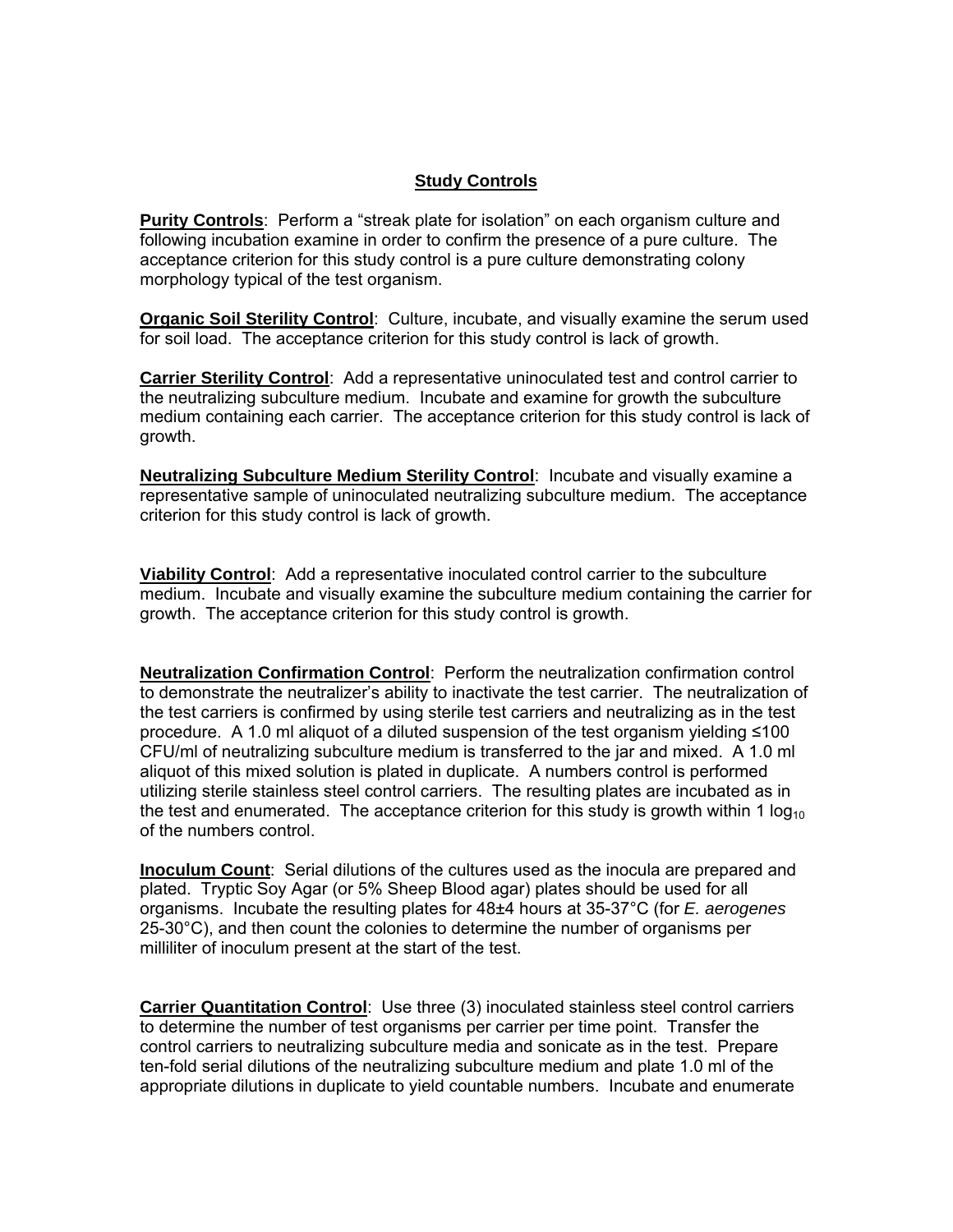the plates as in the test. The acceptance criterion for this study control is a minimum geometric mean of 2.0 x 10<sup>4</sup> CFU/carrier.

## **Study Acceptance Criteria**

#### **Test Substance Performance Criteria**

To support a supplemental sanitization claim on a copper alloy surface, a 99.9% reduction in numbers of the test organism(s) be obtained as compared to the carrier quantitation control.

## **Control Acceptance Criteria**

The study controls must perform according to the criteria detailed in the study controls description section.

## **Data Analysis**

**Calculations** 

#### **Number of Organisms Surviving per Carrier**

CFU/carrier= (average number colonies/plate @ dilution) X (dilution factor) x (volume neutralized solution) (volume plated)

The carrier population was calculated and reported using data from the most appropriate dilution(s).

#### **Geometric Mean Number of Organisms Surviving on Control Carrier**

Geometric Mean= Antilog of  $\underline{\text{Log}_{10}X_1}$  +  $\underline{\text{Log}_{10}X_2}$  +  $\underline{\text{Log}_{10}X_3}$ 

 3 Where X equals CFU/control carrier

## **Geometric Mean of Number of Organisms Surviving on Test Carrier**

Geometric Mean= Antilog of  $\underline{\text{Log}_{10}Y_1}$  +  $\text{Log}_{10}Y_2$  +  $\text{Log}_{10}Y_3$  +  $\text{Log}_{10}Y_4$  +  $\text{Log}_{10}Y_5$ 

 $\sim$  5 Where Y equals CFU/test carrier

#### **Percent Reduction**

% reduction =  $[(a-b)/a] \times 100$ 

Where:

a= geometric mean of the number of organisms surviving on the inoculated control carriers

b= geometric mean of the number of organisms surviving on the test carriers.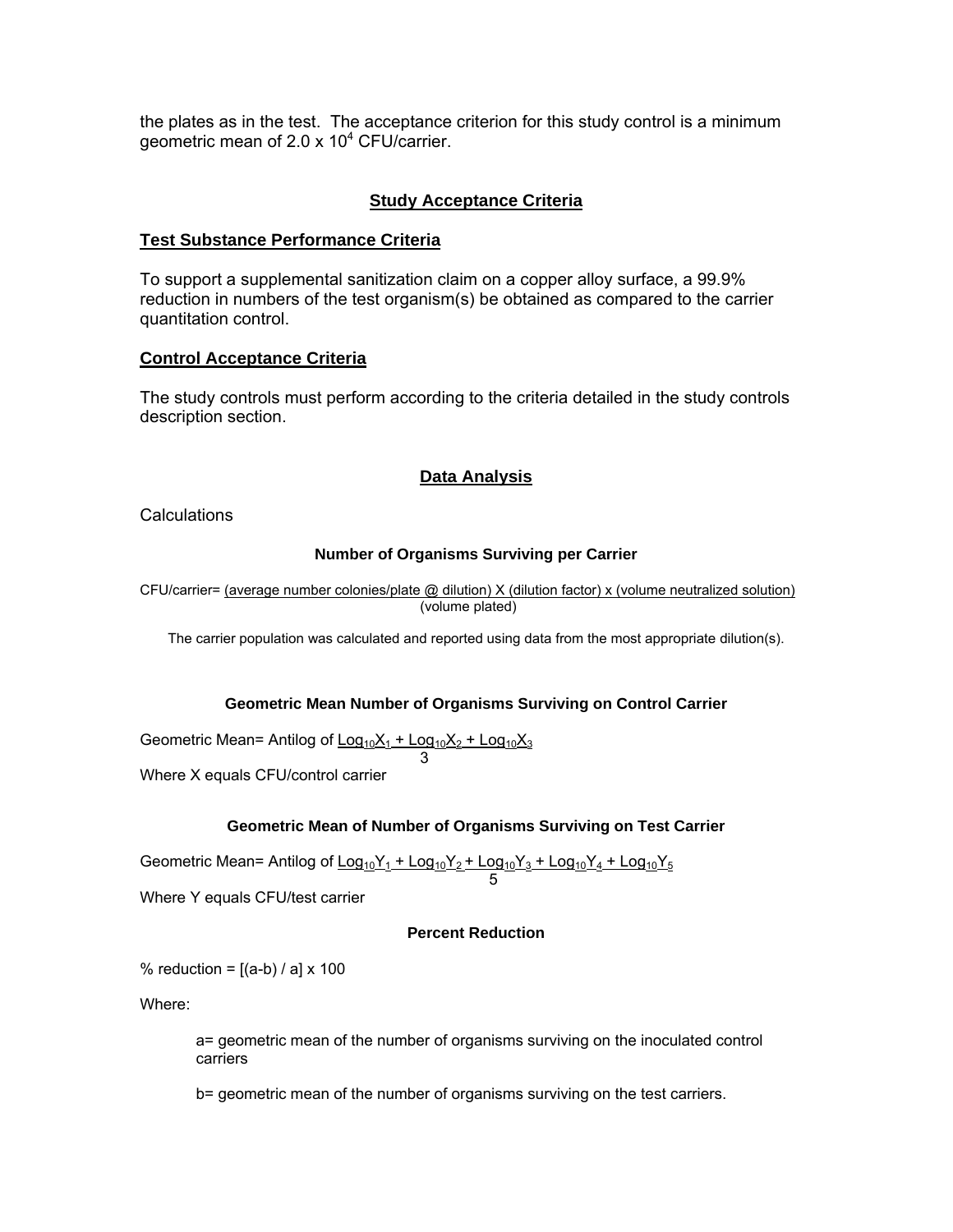**Recovery Log<sub>10</sub> Difference** = (Log<sub>10</sub> Numbers Control) – (Log<sub>10</sub> Test Results)

Used to calculate the neutralization confirmation control

#### **Statistical Methods**

Geometric Mean and Percent Reduction. Three digits were used when reporting Log, Average Log, Geometric Mean, and Percent Reduction values.

## **Label Claims Supported By the Protocol**.

This surface kills greater than 99.9% of bacteria\* within two hours. \* Includes list of tested organisms.

Claims are limited to indoor, hard, non-porous surfaces where cleaning practices are consistent

#### **Required Label Language**

The use of a Copper Alloy surface is a supplement to and not a substitute for standard infection control practices; user must continue to follow all current infection control practices, including those practices related to cleaning and disinfection of environmental surfaces. The Copper Alloy surface material has been shown to reduce microbial contamination, but does not necessarily prevent cross contamination.

Proper Care and Use of Antimicrobial Copper Alloys: The use of Antimicrobials Copper Alloys does not replace standard infection control procedures and good hygienic practices. Antimicrobial Copper Alloys surfaces must be cleaned and sanitized according to standard practice. Heath care facilities must maintain the product in accordance with infection control guidelines; users must continue to follow all current infection control practices, including those practices related to disinfection of environmental surfaces.

Cleaning Directions: Routine cleaning to remove dirt and filth is necessary for good sanitization and to assure the effective antibacterial performance of the Antimicrobial Copper Alloy surface. Cleaning agents typically used for traditional touching surfaces are permissible; the appropriate cleaning agent depends on the type of soiling and the measure of sanitization required.

This product must not be waxed, painted, lacquered, varnished, or otherwise coated.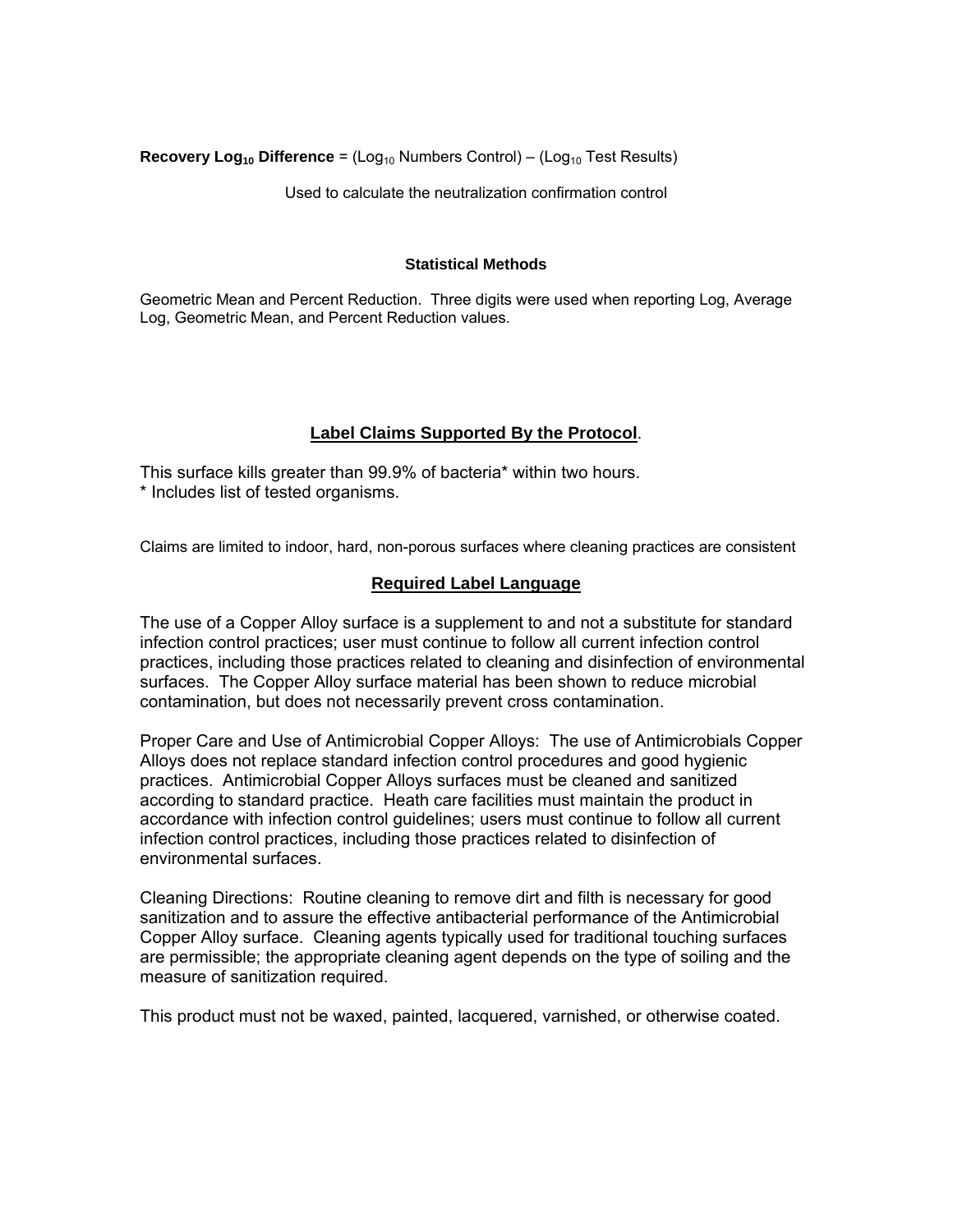**The following are a listing of Conditions of Registration for Antimicrobial Copper Alloy registrations and associated labeling issues:** 

## **Condition 1**

The registrant will prepare and implement an Antimicrobial Copper Alloy Stewardship plant to support the responsible use of antimicrobial copper products. The Plan will be submitted for EPA review and approval within two months after the registration date. If EPA determines at any time after 18 months following registration that the Plan is not being adequately or timely implemented or that implementation of the Plan is not effectively ensuring the proper sale, distribution, or use of antimicrobial copper alloy products, the registration may be automatically canceled by the Agency by order with opportunity for a hearing but only after notification to the Registrant and an opportunity to meet with the Director of the Office of Pesticide Programs.

The Plan will include, at a minimum, the following elements:

- (a) Outreach to the infection control community, including,
	- (i) A goal of educating and reinforcing, for infection control professional and other product users, the proper use of Antimicrobial Copper Alloys.
	- (ii) Written (including electronic) communications directed to associations of infection control professionals, including at least the APIC, ASHES, and any other relevant organizations identified by CDA or EPA, and State Departments of Health.
	- (iii) Outreach communications will be sent within six months after the date of registration and within one year after the date of registration, and then annually thereafter on the anniversary of the date of registration unless more frequent outreach is deemed necessary.
	- (iv) The content of the outreach communications will include statements explaining the registered claims and applications of Antimicrobial Copper Alloys, as well as their proper use. The communications also will inform the recipients about (1) the Antimicrobial Copper Alloy Working Group, and invite participation; (2) other sources of information on Antimicrobial Copper Alloys, including the Stewardship Website. Additional content of outreach efforts will be developed as part of the Working Group activities.

(b) Development of Website

- (i) The website will serve as a resource for conveying accurate information to the public about the efficacy and proper use of Antimicrobial Copper Alloys.
- (ii) The website will include information on proper labeling and claims (including advertising); supporting science; applications; maintenance; and federal and state regulations and statutory requirements.